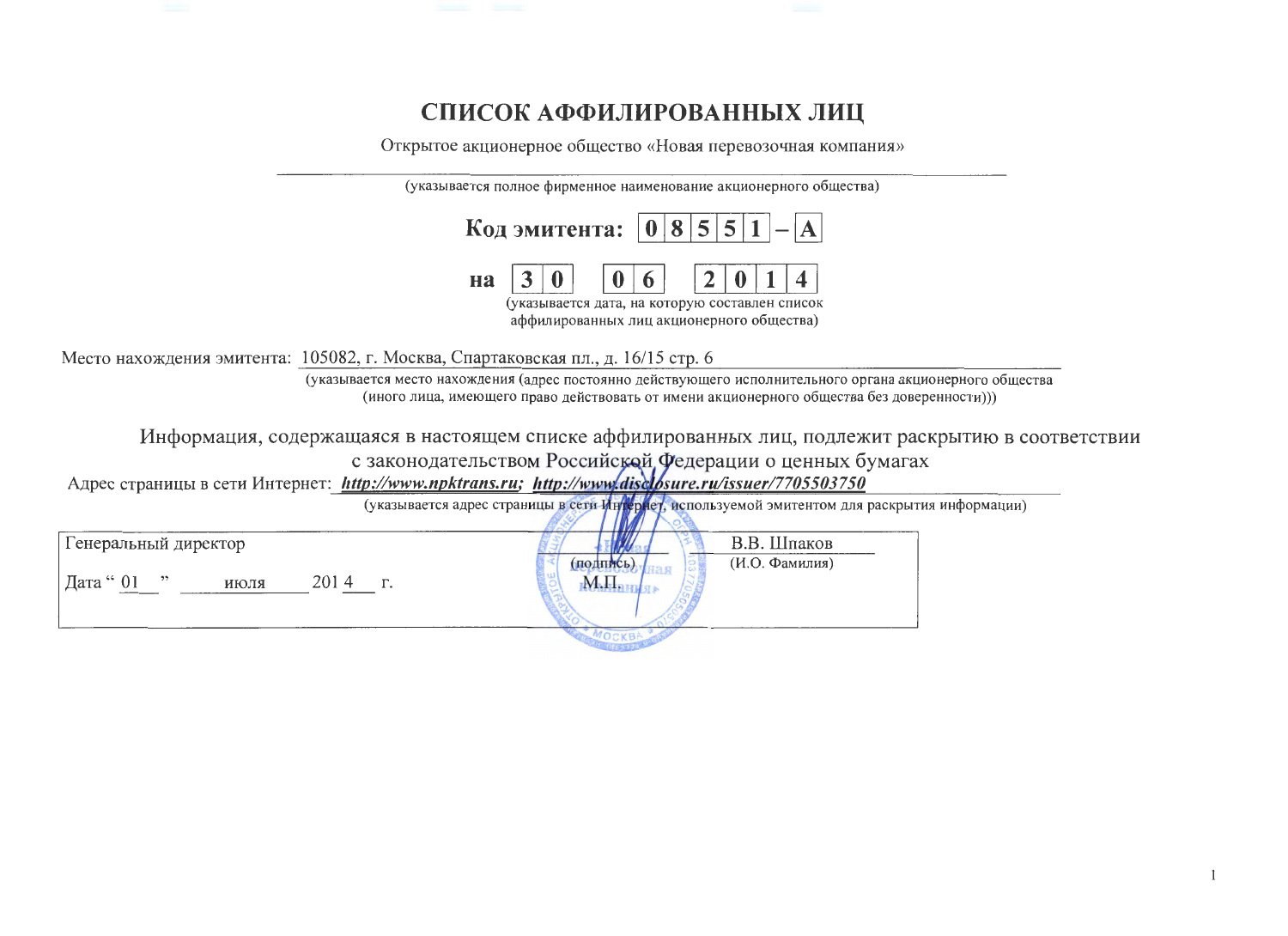| Коды эмитента |               |  |  |  |  |  |  |
|---------------|---------------|--|--|--|--|--|--|
| ИНН           | 7705503750    |  |  |  |  |  |  |
| <b>OFPH</b>   | 1037705050570 |  |  |  |  |  |  |

| $N_{\!}\Omega$ | Полное фирменное наименование   | Место нахождения           | Основание           | Дата        | Доля участия    | Доля               |
|----------------|---------------------------------|----------------------------|---------------------|-------------|-----------------|--------------------|
| $\Pi/\Pi$      | наименование для некоммерческой | юридического лица или      | (основания), в силу | наступления | аффилированного | принадлежащих      |
|                | организации) или фамилия, имя,  | место жительства           | которого лицо       | основания   | лица в уставном | аффилированному    |
|                | отчество аффилированного лица   | физического лица           | признается          | (оснований) | капитале        | лицу обыкновенных  |
|                |                                 | (указывается только с      | аффилированным      |             | акционерного    | акций акционерного |
|                |                                 | согласия физического лица) |                     |             | общества, %     | общества, %        |
|                | $\overline{2}$                  |                            | $\overline{4}$      | 5           | 6               | 7                  |
|                |                                 | Omirou 20, Agios Nikolaos, |                     |             |                 |                    |
|                |                                 | P.C. 3095, Limassol Cyprus |                     |             |                 |                    |
|                |                                 | Омироу 20, Агиос           |                     |             |                 |                    |
|                | Компания "GLOBALTRANS           | Николаос, индекс 3095,     | Единственный        |             |                 |                    |
|                | <b>INVESTMENT PLC"</b>          | Лимассол, Кипр             | акционер            | 26.10.2004  | 100 %           | 100%               |
|                |                                 |                            | Генеральный         |             |                 |                    |
| $\overline{2}$ | Шпаков Валерий Васильевич       |                            | директор            | 13.04.2011  | нет             | нет                |
|                |                                 |                            | Член Совета         |             |                 |                    |
| $\overline{3}$ | Елисеев Александр Леонидович    |                            | директоров          | 27.05.2014  | нет             | нет                |
|                |                                 |                            | Член Совета         |             |                 |                    |
| 4              | Гомон Андрей Петрович           |                            | директоров          | 27.05.2014  | нет             | нет                |
|                |                                 |                            | Член Совета         |             |                 |                    |
| 5              | Прокофьев Владимир Николаевич   |                            | директоров          | 27.05.2014  | нет             | нет                |
|                |                                 |                            | Член Совета         |             |                 |                    |
| 6              | Сапрыкин Олег Юрьевич           |                            | директоров          | 27.05.2014  | нет             | Het                |
|                |                                 |                            | Член Совета         |             |                 |                    |
| $\tau$         | Сторожев Александр Валентинович |                            | директоров          | 27.05.2014  | нет             | нет                |
|                |                                 |                            | Член Совета         |             |                 |                    |
| 8              | Шенец Александр Александрович   |                            | директоров          | 27.05.2014  | нет             | нет                |
|                |                                 |                            | Член Совета         |             |                 |                    |
| 9              | Церех Константин Эдуардович     |                            | директоров          | 27.05.2014  | нет             | нет                |
|                |                                 | 123317, г. Москва, ул.     | Лицо принадлежит к  |             |                 |                    |
| 10             | <b>ООО</b> «Севтехнотранс»      | Тестовская, 10             | группе лиц, к       | 04.07.2007  | нет             | нет                |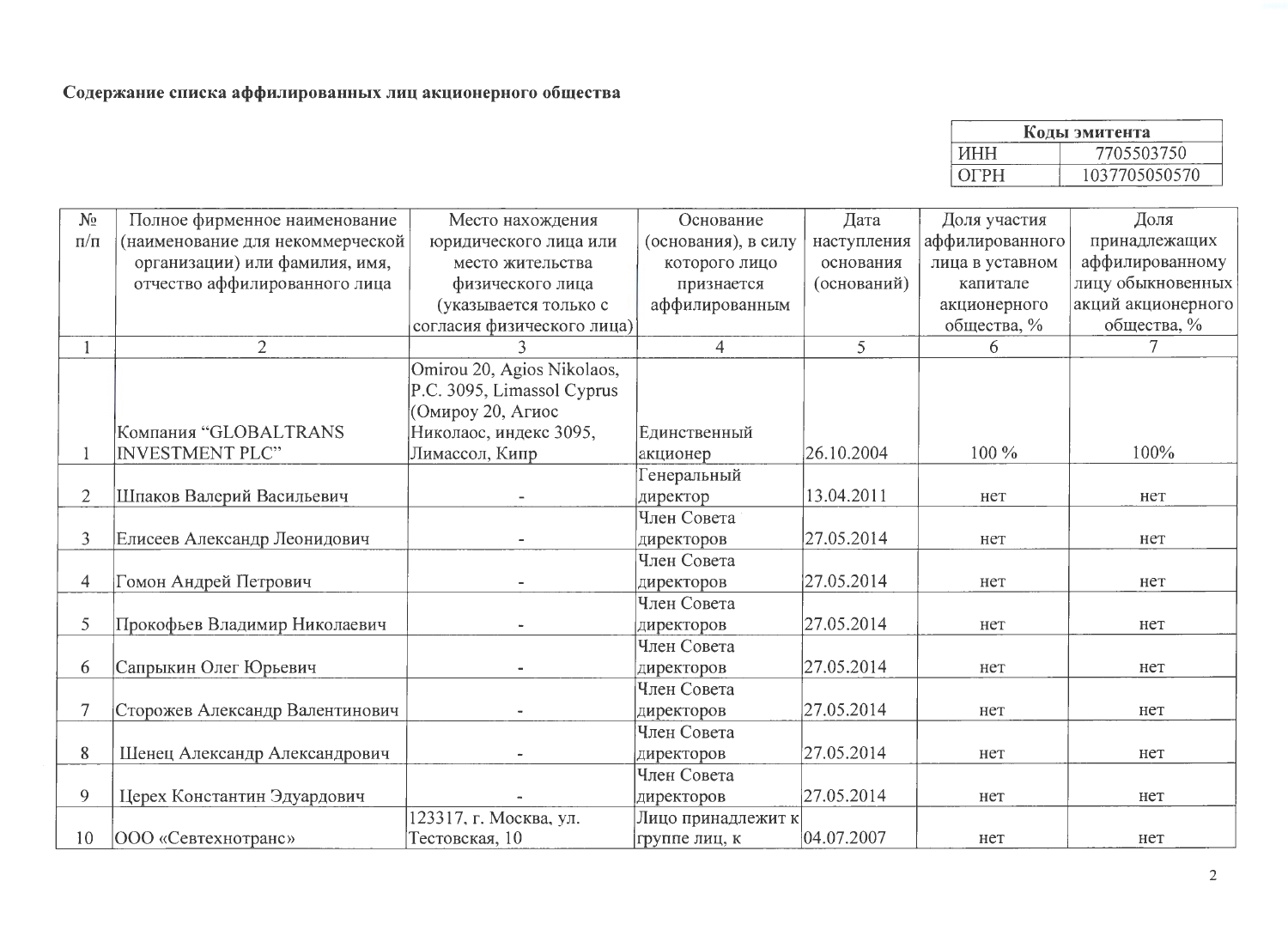|    |                            |                                                | которой                |            |     |     |
|----|----------------------------|------------------------------------------------|------------------------|------------|-----|-----|
|    |                            |                                                | принадлежит ОАО        |            |     |     |
|    |                            |                                                | «НПК» в                |            |     |     |
|    |                            |                                                | соответствии с п. 2    |            |     |     |
|    |                            |                                                | ст. 9 ФЗ «О защите     |            |     |     |
|    |                            |                                                | конкуренции»           |            |     |     |
|    |                            |                                                | Лицо принадлежит к     |            |     |     |
|    |                            |                                                | группе лиц, к          |            |     |     |
|    |                            |                                                | которой                |            |     |     |
|    |                            |                                                | принадлежит ОАО        |            |     |     |
|    |                            | Украина, 49044,                                | «НПК» в                |            |     |     |
|    |                            | Днепропетровская обл., г.                      | соответствии с п. 2    |            |     |     |
|    | ООО «Украинская Новая      | Днепропетровск, ул.                            | $ c$ т. 9 ФЗ «О защите |            |     |     |
| 11 | Перевозочная Компания»     | Чкалова, д. 12, офис 14                        | конкуренции»           | 22.09.2008 | нет | нет |
|    |                            |                                                | Лицо принадлежит к     |            |     |     |
|    |                            |                                                | группе лиц, к          |            |     |     |
|    |                            |                                                | которой                |            |     |     |
|    |                            |                                                | принадлежит ОАО        |            |     |     |
|    |                            |                                                | «НПК» в                |            |     |     |
|    |                            |                                                | соответствии с п. 2    |            |     |     |
|    |                            | 195197, г. Санкт-Петербург, ст. 9 ФЗ «О защите |                        |            |     |     |
| 12 | ООО «БалтТрансСервис»      | пр. Металлистов, дом 115.                      | конкуренции»           | 14.12.2009 | нет | нет |
|    |                            |                                                | Лицо принадлежит к     |            |     |     |
|    |                            |                                                | группе лиц, к          |            |     |     |
|    |                            |                                                | которой                |            |     |     |
|    |                            |                                                | принадлежит ОАО        |            |     |     |
|    |                            |                                                | «НПК» в                |            |     |     |
|    |                            | Авлонос, 1, МАРИЯ ХАУС, соответствии с п. 2    |                        |            |     |     |
|    |                            | 5-й этаж, индекс 1075, г.                      | ст. 9 ФЗ «О защите     |            |     |     |
| 13 | Ingulana Holdings Limited  | Никосия, Кипр                                  | конкуренции»           | 14.12.2009 | нет | нет |
|    |                            |                                                | Лицо принадлежит к     |            |     |     |
|    |                            |                                                | группе лиц, к          |            |     |     |
|    |                            |                                                | которой                |            |     |     |
|    |                            |                                                | принадлежит ОАО        |            |     |     |
|    |                            | Омиру 20, Агиос Николаос,                      | «НПК» в                |            |     |     |
|    |                            | индекс 3095, Лимассол,                         | соответствии с п. 2    |            |     |     |
| 14 | Ultracare Holdings Limited | Кипр                                           | ст. 9 ФЗ «О защите     | 14.12.2009 | нет | нет |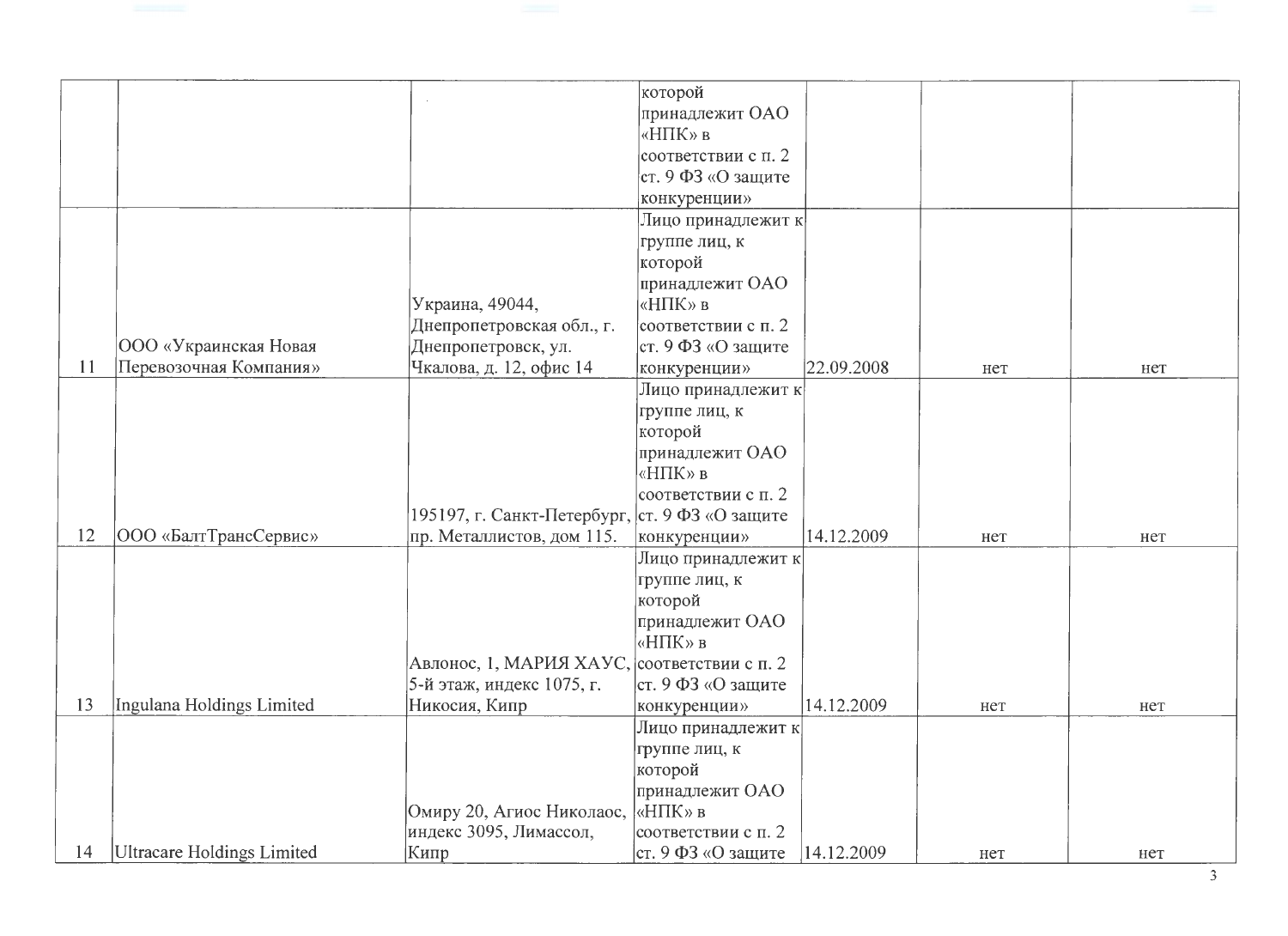|    |                         |                             | конкуренции»             |            |     |     |
|----|-------------------------|-----------------------------|--------------------------|------------|-----|-----|
|    |                         |                             | Лицо принадлежит к       |            |     |     |
|    |                         |                             | группе лиц, к            |            |     |     |
|    |                         |                             | которой                  |            |     |     |
|    |                         |                             | принадлежит ОАО          |            |     |     |
|    |                         |                             | «НПК» в                  |            |     |     |
|    |                         |                             | соответствии с п. 2      |            |     |     |
|    |                         | Pärnu mnt 139E/1, Tallinn,  | ст. 9 ФЗ «О защите       |            |     |     |
| 15 | Spacecom AS             | 11317, Estonia              | конкуренции»             | 22.12.2008 | нет | нет |
|    |                         |                             | Лицо принадлежит к       |            |     |     |
|    |                         |                             | группе лиц, к            |            |     |     |
|    |                         |                             | которой                  |            |     |     |
|    |                         |                             | принадлежит ОАО          |            |     |     |
|    |                         |                             | «НПК» в                  |            |     |     |
|    |                         |                             | соответствии с п. 2      |            |     |     |
|    |                         | Pärnu mnt 139E/1, Tallinn,  | ст. 9 ФЗ «О защите       |            |     |     |
| 16 | Spacecom Trans AS       | 11317, Estonia              | конкуренции»             | 22.12.2008 | нет | нет |
|    |                         |                             | Лицо принадлежит к       |            |     |     |
|    |                         |                             | группе лиц, к            |            |     |     |
|    |                         |                             | которой                  |            |     |     |
|    |                         |                             | принадлежит ОАО          |            |     |     |
|    |                         |                             | «НПК» в                  |            |     |     |
|    |                         |                             | соответствии с п. 2      |            |     |     |
|    |                         | Pasilanraitio 9, 00240      | ст. 9 ФЗ «О защите       |            |     |     |
| 17 | Ekolinja Oy             | Helsinki, Finland           | конкуренции»             | 30.12.2009 | нет | нет |
|    |                         |                             | Лицо принадлежит к       |            |     |     |
|    |                         |                             | группе лиц, к            |            |     |     |
|    |                         |                             | которой                  |            |     |     |
|    |                         |                             | принадлежит ОАО          |            |     |     |
|    |                         |                             | «НПК» в                  |            |     |     |
|    |                         | 307170, Курская область, г. | соответствии с п. 2      |            |     |     |
|    |                         | Железногорск, ул. Ленина,   | $ cr. 9 \Phi3$ «О защите |            |     |     |
| 18 | <b>ООО</b> «Ферротранс» | $\vert$ д. 25               | конкуренции»             | 15.05.2012 | нет | нет |
|    |                         |                             | Лицо принадлежит к       |            |     |     |
|    |                         |                             | группе лиц, к            |            |     |     |
|    |                         | 105082, г. Москва,          | которой                  |            |     |     |
| 19 | ООО «Стилтранс»         | Спартаковская пл., д. 16/15 | принадлежит ОАО          | 12.02.2013 | нет | нет |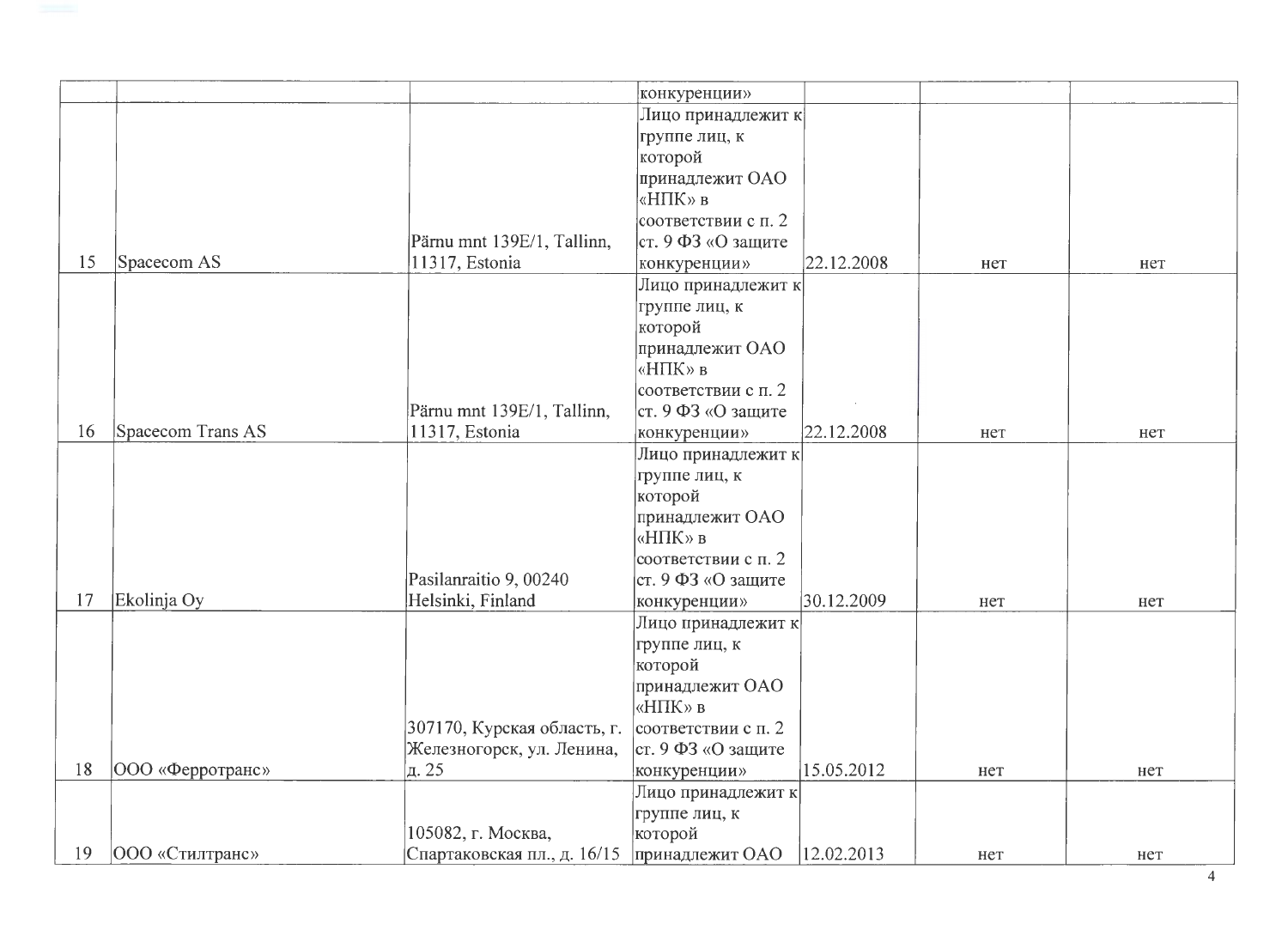|    |                                |                                               | «НПК» в<br>соответствии с п. 2                           |            |     |     |
|----|--------------------------------|-----------------------------------------------|----------------------------------------------------------|------------|-----|-----|
|    |                                |                                               | $ cr. 9 \Phi 3 \langle 0 \rangle$ защите<br>конкуренции» |            |     |     |
|    |                                |                                               | Лицо принадлежит к                                       |            |     |     |
|    |                                |                                               | группе лиц, к                                            |            |     |     |
|    |                                |                                               | которой                                                  |            |     |     |
|    |                                |                                               | принадлежит ОАО                                          |            |     |     |
|    |                                |                                               | $\kappa$ НПК» в                                          |            |     |     |
|    |                                | 455005, Россия,                               | соответствии с п. 2                                      |            |     |     |
|    | ЗАО «Уральская Вагоноремонтная | Магнитогорск, ул. Моховая, ст. 9 ФЗ «О защите |                                                          |            |     |     |
| 20 | Компания»                      | д. 16                                         | конкуренции»                                             | 25.03.2014 | нет | Het |

Согласие физических лиц на указание места жительства не получено

## II. Изменения, произошедшие в списке аффилированных лиц, за период

## $20114$  no  $30$  $3 \mid 1$  $\boxed{0}$  3  $\boxed{0}$  6  $\begin{array}{|c|c|c|c|c|}\n\hline\n2 & 0 & 1 & 4\n\end{array}$  $\mathbf{c}$

| $N_2$<br>$\Pi/\Pi$           | Содержание изменения                                        |                                 |                           | Дата наступления<br>изменения |     | Дата внесения изменения в<br>список аффилированных лиц |            |  |
|------------------------------|-------------------------------------------------------------|---------------------------------|---------------------------|-------------------------------|-----|--------------------------------------------------------|------------|--|
|                              |                                                             | Переизбрание в Совет директоров |                           | 27.05.2014                    |     |                                                        | 30.06.2014 |  |
|                              | Содержание сведений об аффилированном лице до изменения:    |                                 |                           |                               |     |                                                        |            |  |
|                              |                                                             |                                 |                           |                               |     |                                                        |            |  |
| Елисеев Александр Леонидович |                                                             |                                 | Член Совета<br>директоров | 10.06.2013                    | Het |                                                        | нет        |  |
|                              | Содержание сведений об аффилированном лице после изменения: |                                 |                           |                               |     |                                                        |            |  |
|                              |                                                             |                                 |                           |                               |     |                                                        |            |  |
|                              | Елисеев Александр Леонидович                                |                                 | Член Совета<br>директоров | 27.05.2014                    | Het |                                                        | Het        |  |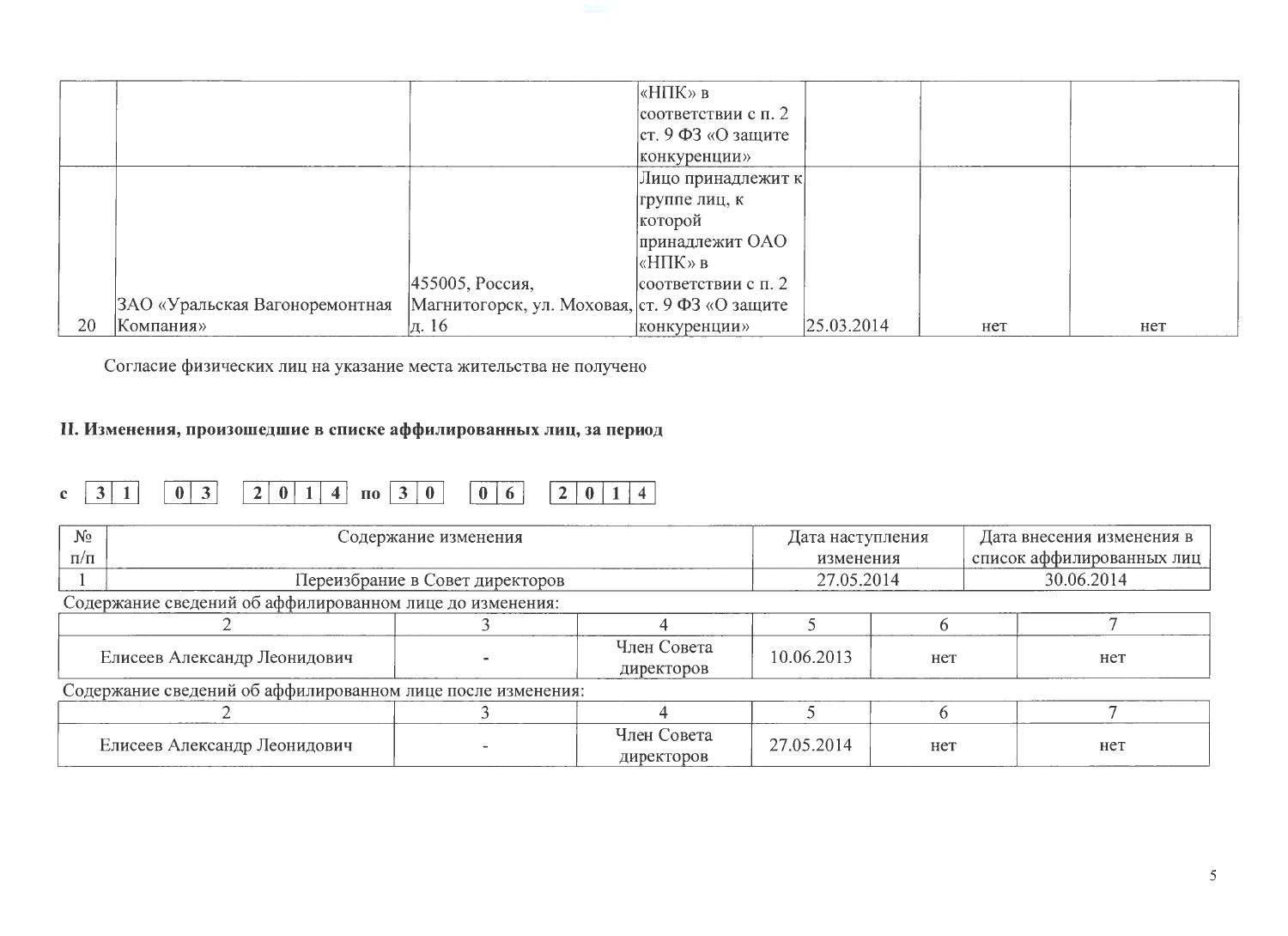| $N_2$                                                    | Содержание изменения                                        |  |                           |            | Дата наступления | Дата внесения изменения в |  |
|----------------------------------------------------------|-------------------------------------------------------------|--|---------------------------|------------|------------------|---------------------------|--|
| $\Pi/\Pi$                                                |                                                             |  |                           | изменения  |                  | список аффилированных лиц |  |
|                                                          | Переизбрание в Совет директоров                             |  |                           | 27.05.2014 |                  | 30.06.2014                |  |
| Содержание сведений об аффилированном лице до изменения: |                                                             |  |                           |            |                  |                           |  |
|                                                          |                                                             |  |                           |            |                  |                           |  |
|                                                          | Гомон Андрей Петрович                                       |  | Член Совета<br>директоров | 10.06.2013 | Het              | нет                       |  |
|                                                          | Содержание сведений об аффилированном лице после изменения: |  |                           |            |                  |                           |  |
|                                                          |                                                             |  |                           |            |                  |                           |  |
|                                                          | Гомон Андрей Петрович                                       |  | Член Совета<br>директоров | 27.05.2014 | нет              | Het                       |  |

| $N_2$                                                    | Содержание изменения                                        |                                 |                           | Дата наступления |     | Дата внесения изменения в<br>список аффилированных лиц |  |
|----------------------------------------------------------|-------------------------------------------------------------|---------------------------------|---------------------------|------------------|-----|--------------------------------------------------------|--|
| $\Pi/\Pi$                                                |                                                             |                                 |                           | изменения        |     |                                                        |  |
|                                                          |                                                             | Переизбрание в Совет директоров |                           | 27.05.2014       |     | 30.06.2014                                             |  |
| Содержание сведений об аффилированном лице до изменения: |                                                             |                                 |                           |                  |     |                                                        |  |
|                                                          |                                                             |                                 |                           |                  |     |                                                        |  |
| Прокофьев Владимир Николаевич                            |                                                             |                                 | Член Совета<br>директоров | 10.06.2013       | нет | нет                                                    |  |
|                                                          | Содержание сведений об аффилированном лице после изменения: |                                 |                           |                  |     |                                                        |  |
|                                                          |                                                             |                                 |                           |                  |     |                                                        |  |
|                                                          | Прокофьев Владимир Николаевич                               |                                 | Член Совета<br>директоров | 27.05.2014       | Het | нет                                                    |  |

| $N_2$     | Содержание изменения                                     |  |                           | Дата наступления |     | Дата внесения изменения в |  |  |  |
|-----------|----------------------------------------------------------|--|---------------------------|------------------|-----|---------------------------|--|--|--|
| $\Pi/\Pi$ |                                                          |  |                           | изменения        |     | список аффилированных лиц |  |  |  |
|           | Переизбрание в Совет директоров                          |  |                           | 27.05.2014       |     | 30.06.2014                |  |  |  |
|           | Содержание сведений об аффилированном лице до изменения: |  |                           |                  |     |                           |  |  |  |
|           |                                                          |  |                           |                  |     |                           |  |  |  |
|           | Сапрыкин Олег Юрьевич                                    |  | Член Совета<br>директоров | 10.06.2013       | нет | Het                       |  |  |  |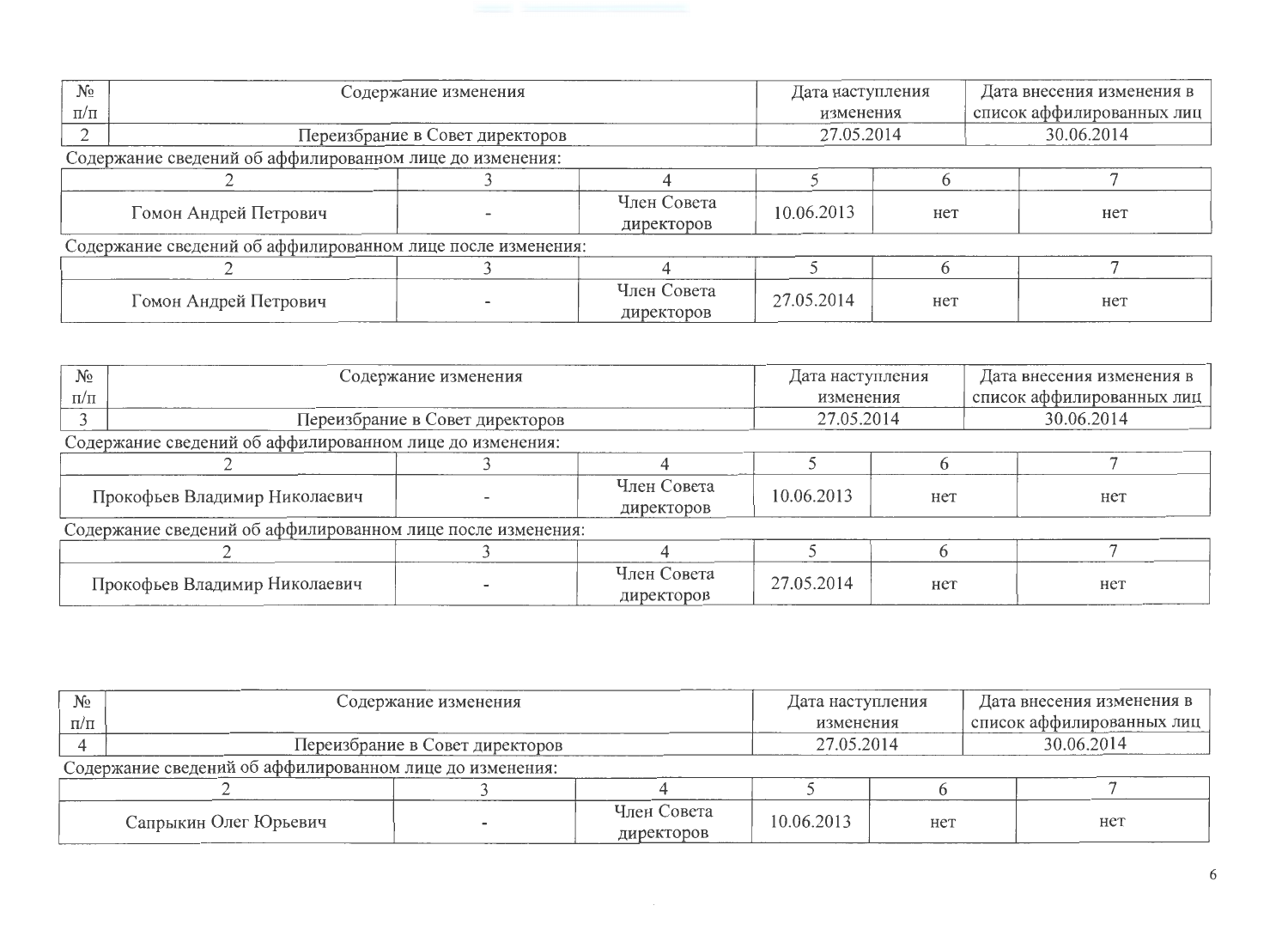## Содержание сведений об аффилированном лице после изменения:

| -------                                |                   |                                         |      |     |     |
|----------------------------------------|-------------------|-----------------------------------------|------|-----|-----|
| Сторожев Александр Леонидович<br>_____ | <b>CONTRACTOR</b> | Совета<br>Член (<br>директоров<br>_____ | .201 | нет | нет |

| $N_2$                                                       | Содержание изменения                                     |  |                           | Дата наступления |     | Дата внесения изменения в |            |  |
|-------------------------------------------------------------|----------------------------------------------------------|--|---------------------------|------------------|-----|---------------------------|------------|--|
| $\Pi/\Pi$                                                   |                                                          |  |                           | изменения        |     | список аффилированных лиц |            |  |
|                                                             | Переизбрание в Совет директоров                          |  |                           | 27.05.2014       |     |                           | 30.06.2014 |  |
|                                                             | Содержание сведений об аффилированном лице до изменения: |  |                           |                  |     |                           |            |  |
|                                                             |                                                          |  |                           |                  |     |                           |            |  |
| Сторожев Александр Валентинович                             |                                                          |  | Член Совета<br>директоров | 10.06.2013       | нет |                           | нет        |  |
| Содержание сведений об аффилированном лице после изменения: |                                                          |  |                           |                  |     |                           |            |  |
|                                                             |                                                          |  |                           |                  |     |                           |            |  |
|                                                             | Сторожев Александр Валентинович                          |  | Член Совета<br>директоров | 27.05.2014       | нет |                           | нет        |  |

| ٦I٥<br>⊻יצ | изменения<br><i>i</i> mar                                    | Дата наступления                                  | внесения изменения<br>'la                       |  |
|------------|--------------------------------------------------------------|---------------------------------------------------|-------------------------------------------------|--|
| $\Pi/\Pi$  |                                                              | изменения                                         | . лиг<br><b>^ОВанных</b><br>списс<br>аα<br>---- |  |
|            | директоров<br>рание<br>$\bigcirc$ obey<br>. lepeизr<br>_____ | $\bigcap$ $\bigcap$ 1<br>า≂<br>$\sim$<br><u>_</u> | $\cap$<br>30.<br>-06.<br>___                    |  |

Содержание сведений об аффилированном лице до изменения:

| Шенец Александр Александрович                               |  | Член Совета<br>директоров | 10.06.2014 | Het | нет |  |  |
|-------------------------------------------------------------|--|---------------------------|------------|-----|-----|--|--|
| Содержание сведений об аффилированном лице после изменения: |  |                           |            |     |     |  |  |
|                                                             |  |                           |            |     |     |  |  |
| Шенец Александр Александрович                               |  | Член Совета<br>директоров | 27.05.2014 | нет | нет |  |  |